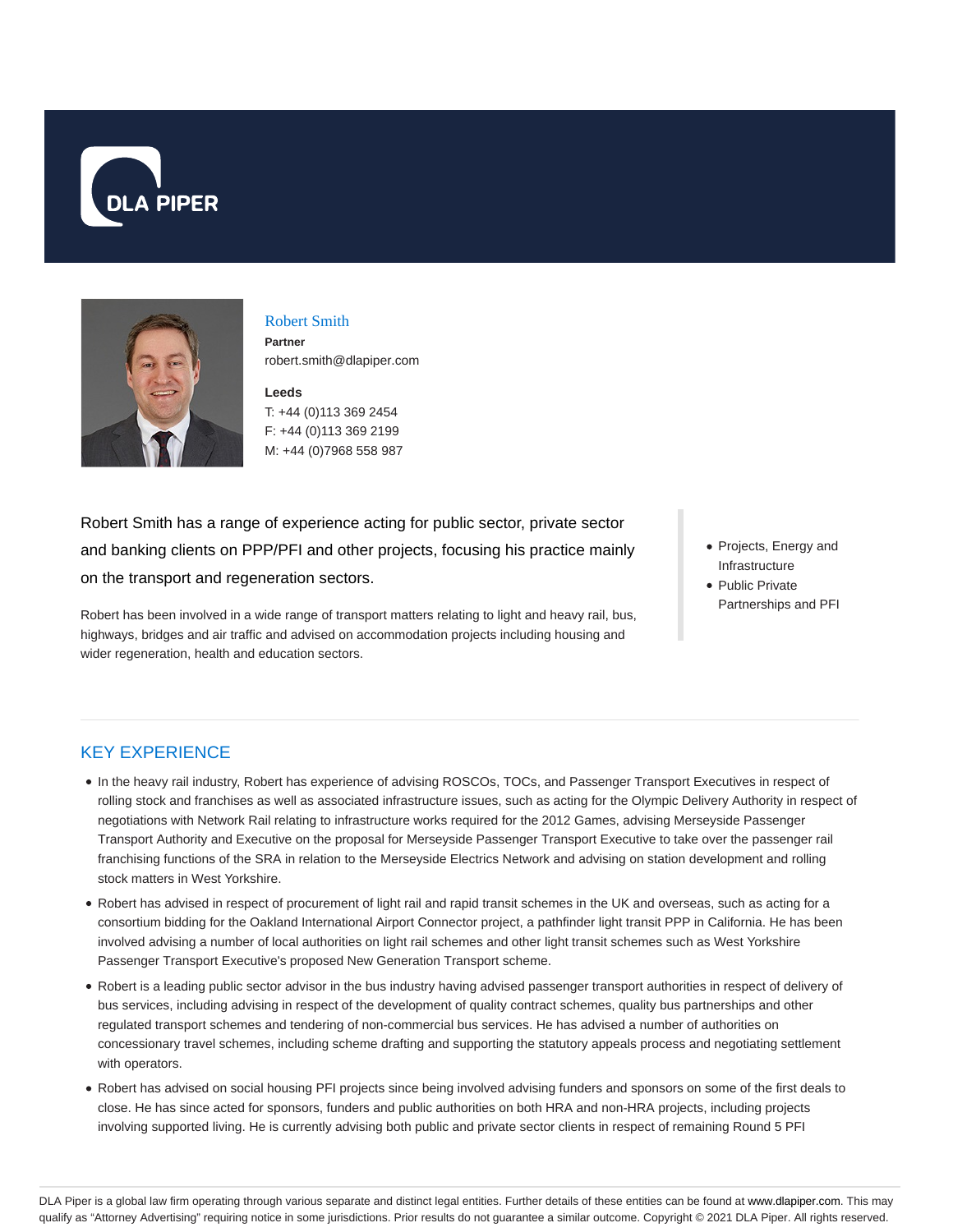Projects, and also advising in respect of future regeneration schemes.

Robert also has experience advising on operational schemes, and advising SPVs, sub-contractors, funders and authorities on operational matters relating to their projects.

### **CREDENTIALS**

## Professional Qualifications

Solicitor of the Senior Courts of England and Wales

## **Education**

- Girton College, Law
- Cambridge University, MA
- Nottingham Law School, LPC

### **INSIGHTS**

## **Publications**

**The 2019 rail franchising litigation - procurement: Legal privilege and a duty to give sufficient reasons**

#### 4 August 2020

Mr Justice Stuart-Smith handed down judgment in the 2019 Rail Franchising Litigation, one of the largest and most complex procurement and commercial judicial review claims litigated to date in the UK. In this, our second article, we examine the Court's findings as they relate to legal privilege and the duty to give sufficient reasons.

### **Procurement Law Reform - Let's Start a Discussion**

### 29 July 2020

This is the fourth in our short series of bitesize feedback notes following on from DLA Piper's Panel Discussion Webinar held on 1 July 2020. This feedback note looks at the panel's response to the range of procurement procedures set out in the Public Contracts Act, 2015 (PCR'15).

**Procurement Law Reform - Let's start a discussion**

#### 9 July 2020

DLA Piper's panel discussion webinar held on 1 July 2020 had a lively debate on the merits of potential options for reform and which changes might produce a better model for procurement regulation in the UK post Brexit. This is the first of a series of bitesize summary reports providing feedback from the debate.

## **Events**

## Previous

DLA Piper is a global law firm operating through various separate and distinct legal entities. Further details of these entities can be found at www.dlapiper.com. This may qualify as "Attorney Advertising" requiring notice in some jurisdictions. Prior results do not guarantee a similar outcome. Copyright @ 2021 DLA Piper. All rights reserved.